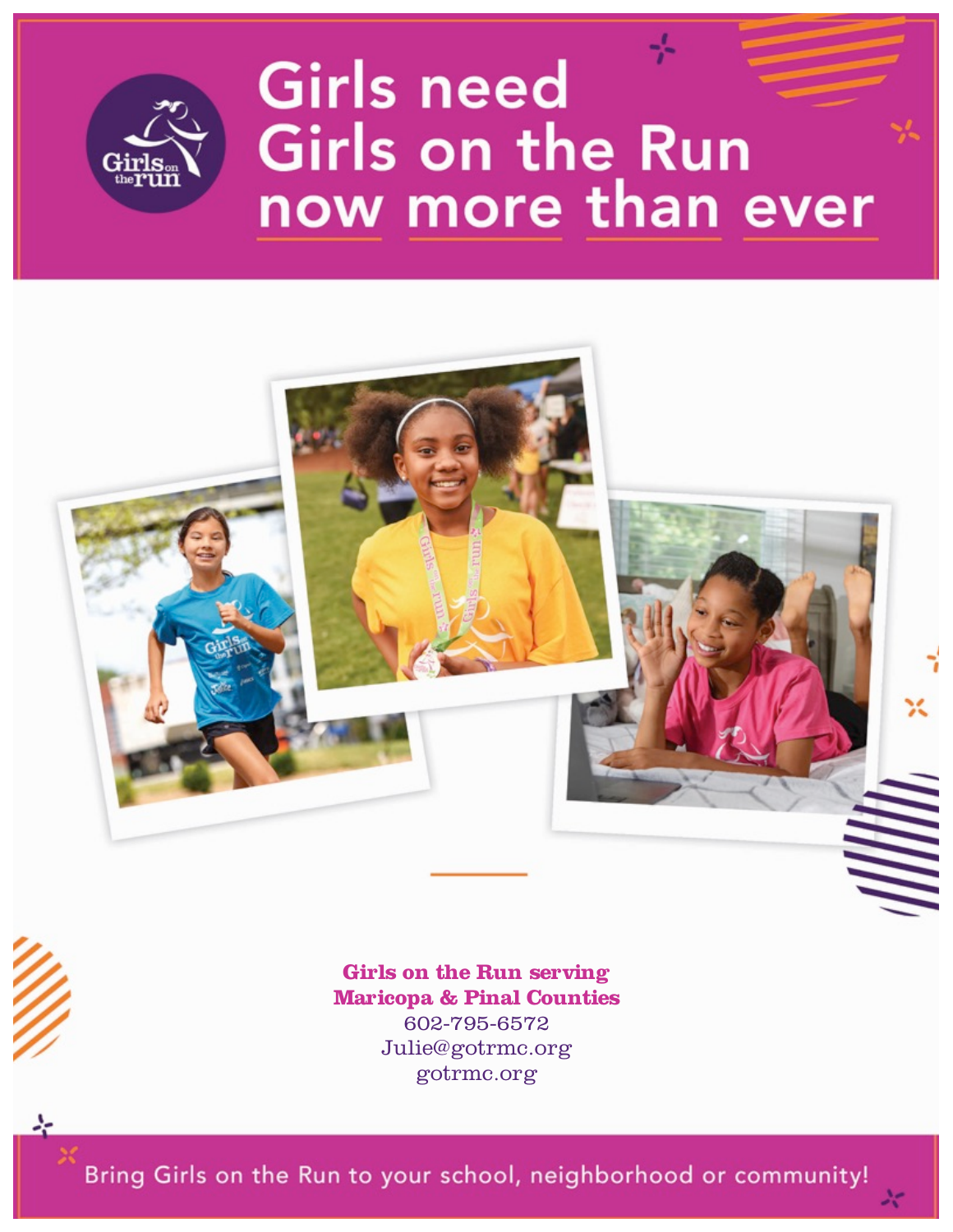## **WHO WE ARE**



Girls on the Run, a 501c3 nonprofit organization, is dedicated to creating a world where every girl knows and activates her limitless potential and is free to boldly pursue her dreams.

Our 10-week programs are designed to enhance girls' social, mental, and physical health and behaviors to successfully navigate life experiences.

Girls on the Run supplies volunteer coaches with the training and materials required to provide girls a safe, trauma-sensitive space to learn valuable life lessons. These include coping when things get difficult, demonstrating care for self and others, and identifying what she values.



*"When you look at the core group of girls participating in the program, you see them standing a little taller among their peers and how they solve problems, speak up and then aren't afraid to express how something made them feel."* **- Sharon, School Administrator**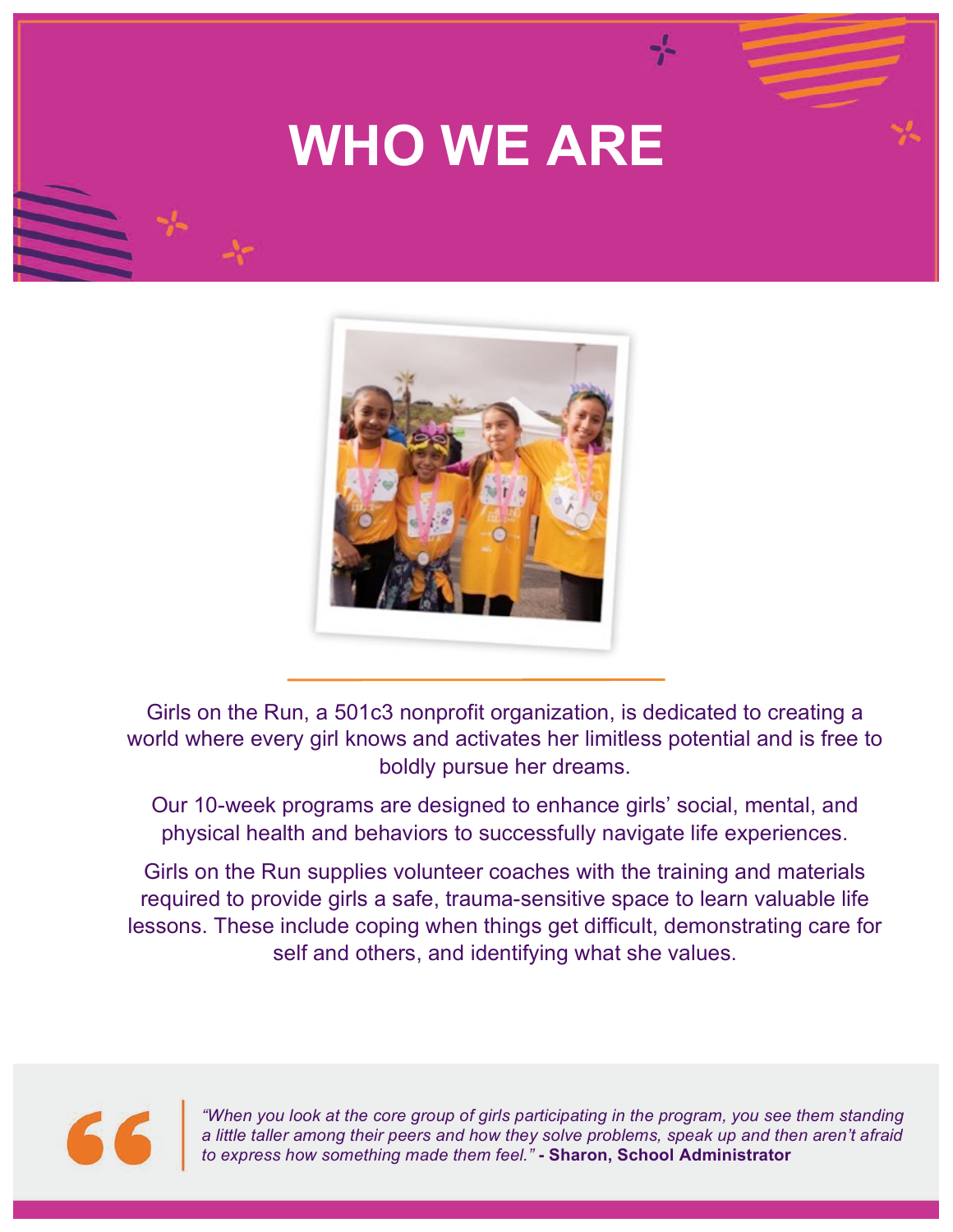## **Our Curriculum**

The intentional and inclusive curriculum shows an evidence-based impact on developing positive social-emotional skills in young girls. Two times per week trained coaches lead small teams of elementary and middle school girls of all abilities through an interactive curriculum that incorporates running and other physical activities.

#### **Physical Activity**

- Physical activity including running, strength and conditioning and a variety of other movement-based activities – is woven into Girls on the Run and Heart & Sole lessons.
- At the end of the program, all girls complete a noncompetitive, celebratory 5k event that offers girls a tangible sense of goal-setting and achievement.
- The program is accessible to girls of ALL abilities and includes movement adaptations.

#### **Community Service**

- Girls on the Run inspires girls to build lives of purpose and make meaningful contributions to their community and society.
- Girls on the Run participants complete a group Community Impact Project that they plan and execute as a team.
- Heart & Sole participants complete an individual project called Extending the Girl Wheel, where they reach out in small, meaningful ways to an individual or group in their community.

#### **Girls on the Run – Elementary program for 3rd – 5th grade girls**

- Supports girls in gaining a better understanding of who they are, recognizing the importance of teamwork and healthy relationships, and learning how they can positively connect with and shape their communities and the world.
- Social-emotional curriculum themes include: turning negative self-talk into positive selftalk, understanding emotions, standing up for self and others, forming and maintaining healthy relationships, and making an impact on the community.

#### **Teams:**

- 8-15 girls led by two or more coaches
- Returning sites can have up to 20 girls on a team led by at least three coaches for teams of 16-20 girls
- Multiple teams are allowed at a site if there are enough girls and coaches for each team

### **Heart & Sole – Middle school program for**  $\mathbf{6}^{\text{th}}$  **–**  $\mathbf{8}^{\text{th}}$  **grade girls**

- Addresses the whole girl body, brain, heart, spirit and social connection and supports girls in building critical life skills such as team building, developing a support system, boundary setting, decision making, positively impacting others, and asking for and providing help.
- Social-emotional curriculum themes include: getting to know and understand your "Girl Wheel," goal-setting, overcoming obstacles, asking for and giving help, and positively impacting others.

#### **Teams:**

- 8-15 girls led by two or more coaches
- Returning sites can have up to 20 girls on a team led by at least three coaches for teams of 16-20 girls
- Multiple teams are allowed at a site if there are enough girls and coaches for each team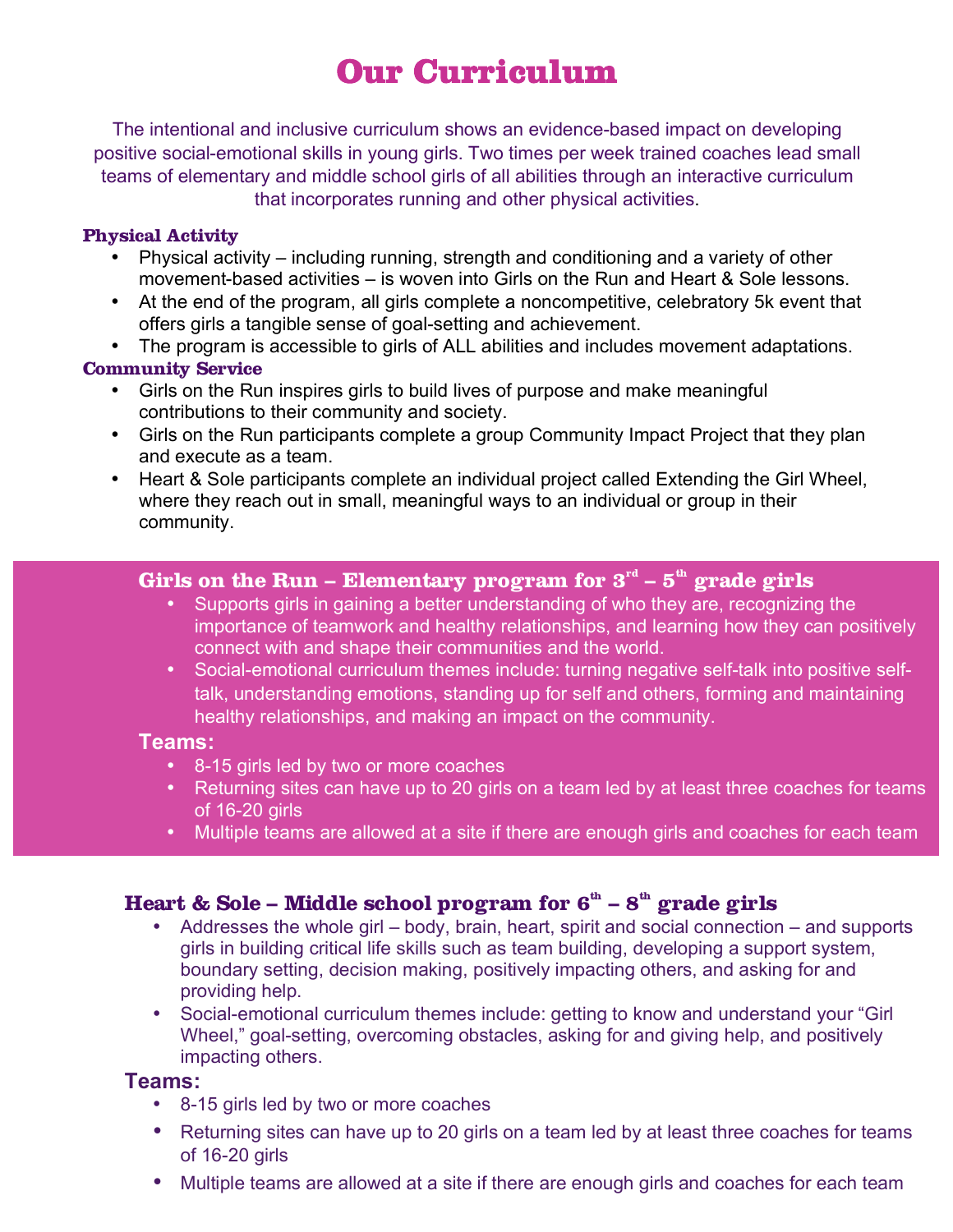# **GIRLS ON THE RUN: COACHES**

Girls on the Run and Heart & Sole teams are led by volunteer coaches. We train coaches through our National Coach Training to build relationships, create positive, trauma-sensitive and inclusive environments and focus on girls' effort and growth.



### Coaches:

- Believe in the inherent power within every girl
- Have a desire to help girls learn, grow and have fun
- Want to leave a lasting impact on the lives of girls in their community
- Can be from within or beyond your site community
- Receive inclusive training and ongoing support from Girls on the Run
- Do NOT have to be runners or athletes

### **Coach Responsibilities:**

- Serves as a role model to girls
- Completes National Coach Training before coaching a team
- Works with co-coaches to lead girls through the curriculum as intended
- Is present and prepared for each practice
- Participates in the Girls on the Run celebratory 5K event

66

*"These coaches were a great asset to me as a young girl transitioning into adulthood. As strong female role models, they helped me gain self-confidence and healthy habits that I continue to use on a daily basis." -* **Phoebe, Former Participant**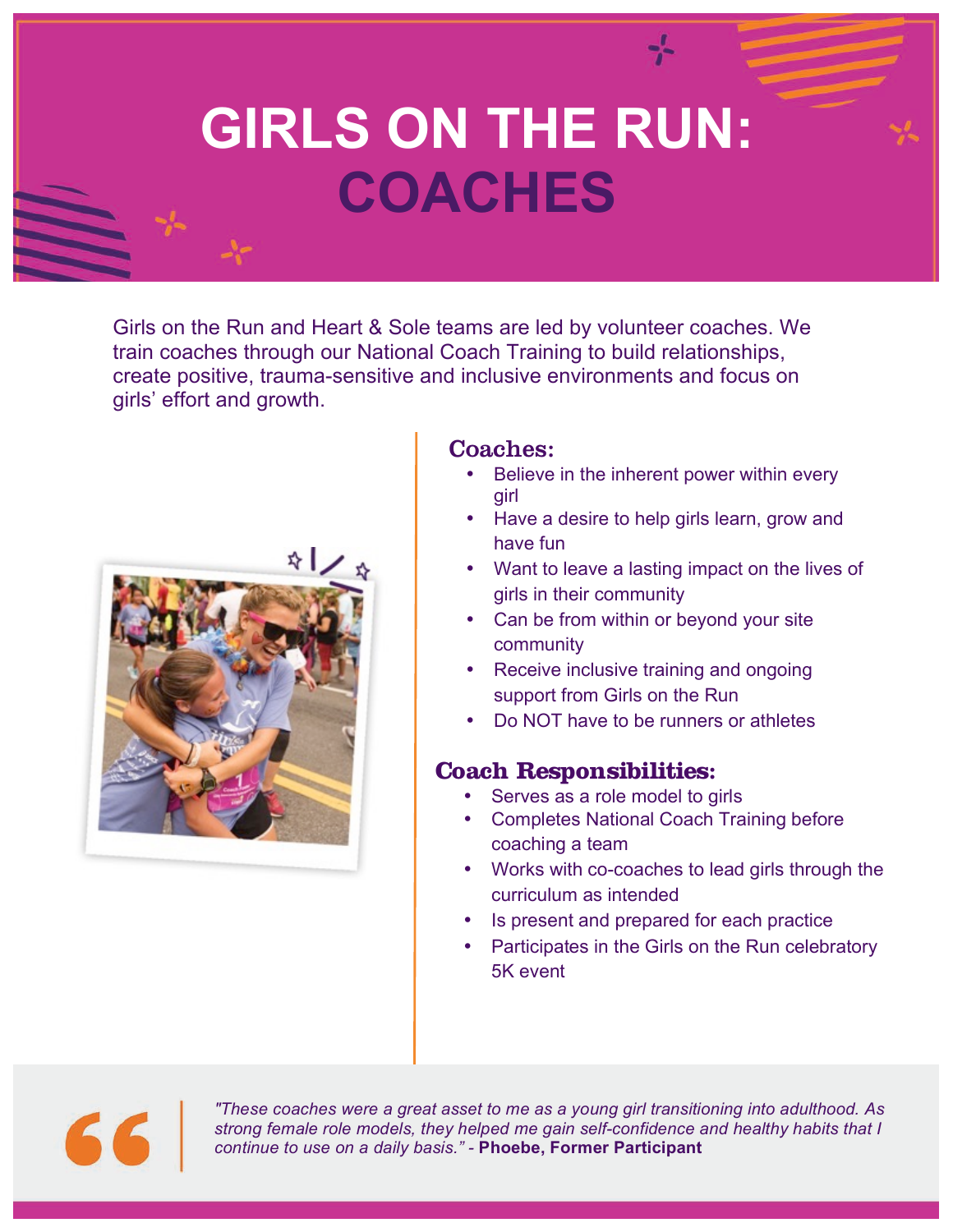# **WHAT SETS GIRLS ON THE RUN APART**

## **IT'S FUN. IT'S EFFECTIVE. IT'S EMPOWERING.**

Girls on the Run is the only national physical activity-based positive youth development program for girls with compelling evidence of program impact.

An independent, national longitudinal study provided the following evidence-based outcomes:

- 97% of Girls on the Run participants said they learned critical skills to manage emotions, resolve conflict, help others or make intentional decisions
- Girls who were the least active at the start of the program increased their physical activity by more than 40%
- Girls on the Run made a stronger impact on teaching socialemotional life skills to participants than organized sports or physical education

## **INNOVATIVE AND DISTINCT EVIDENCE-BASED APPROACH**

**Girls on the Run was recognized in Harvard University's 2017 report,** Navigating SEL from the Inside Out**, for its innovative and distinct approach to social-emotional learning. Girls on the Run was** one of only three afterschool programs **recognized as a top research-based socialemotional learning program, acknowledging that there are few examples of evidence-based programs like Girls on the Run that have been specifically designed for outof-school contexts.** 

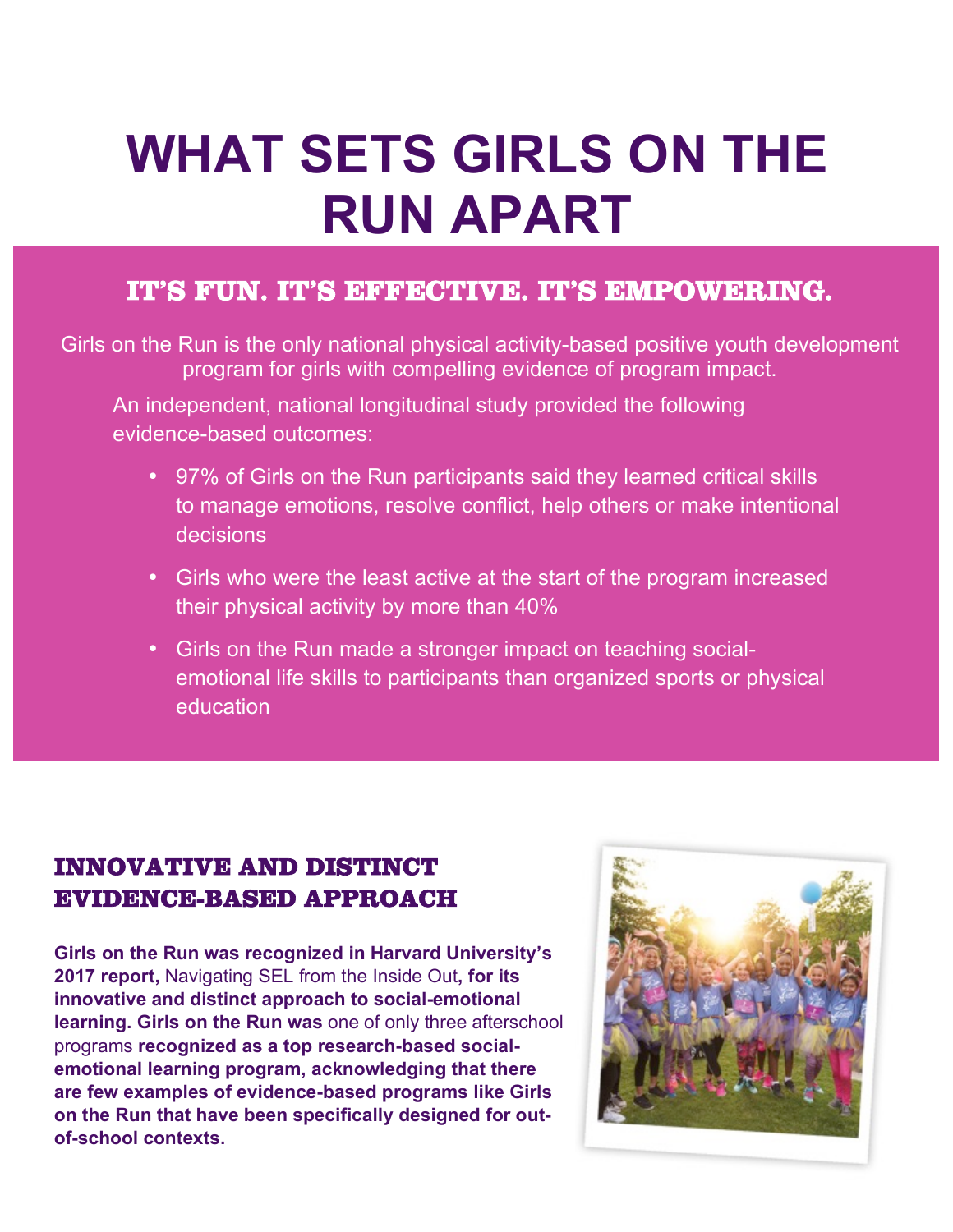## GIONAL MIOV<del>ement</del> with a Strong<br>Presence **A National Movement with a Strong Local Presence**

- Girls on the Run has served nearly 2 million girls since it was founded in 1996.
- More than 200,000 girls experience the power of our transformational programs every school year.
- Girls on the Run serving Maricopa & Pinal Counties started in 2004 and we have since served more than 14,000 local girls!
- The effect of program participation is not limited to girls in the program. There is a ripple effect where volunteers, parents, siblings, school/site staff and peers and the local community also become educated, empowered and inspired to make changes in their own attitudes, level of physical activity, nutrition and goal-setting.

## **Support Provided by Girls on the Run**

**Girls on the Run serving Maricopa & Pinal Counties is committed to the success of each site. We are invested in building a long-term relationship to ensure that your girls have an opportunity to benefit from our transformational program. With this in mind, we provide the following robust support:**

- **•** Marketing materials to drive girl recruitment and registration
- **•** National Coach Training (led by trained facilitators) for all Girls on the Run coaches
- **•** Materials, guidelines and support for coaches to deliver the curriculum as intended
- **•** Girls on the Run t-shirt and journal to enhance interactive participation and reflection
- **•** Ongoing connection to site liaisons, coaches and families through regular communication and responsiveness to individual concerns
- **•** *Grown Up Guides* for families: a general overview of each of the 20 lessons is included in the guide as well as questions and conversation starters that families can use at home to reinforce the learning goals of the curriculum
- **•** Financial aid. We offer our program to all girls regardless of their ability to pay, providing simple and immediate scholarships for all families in need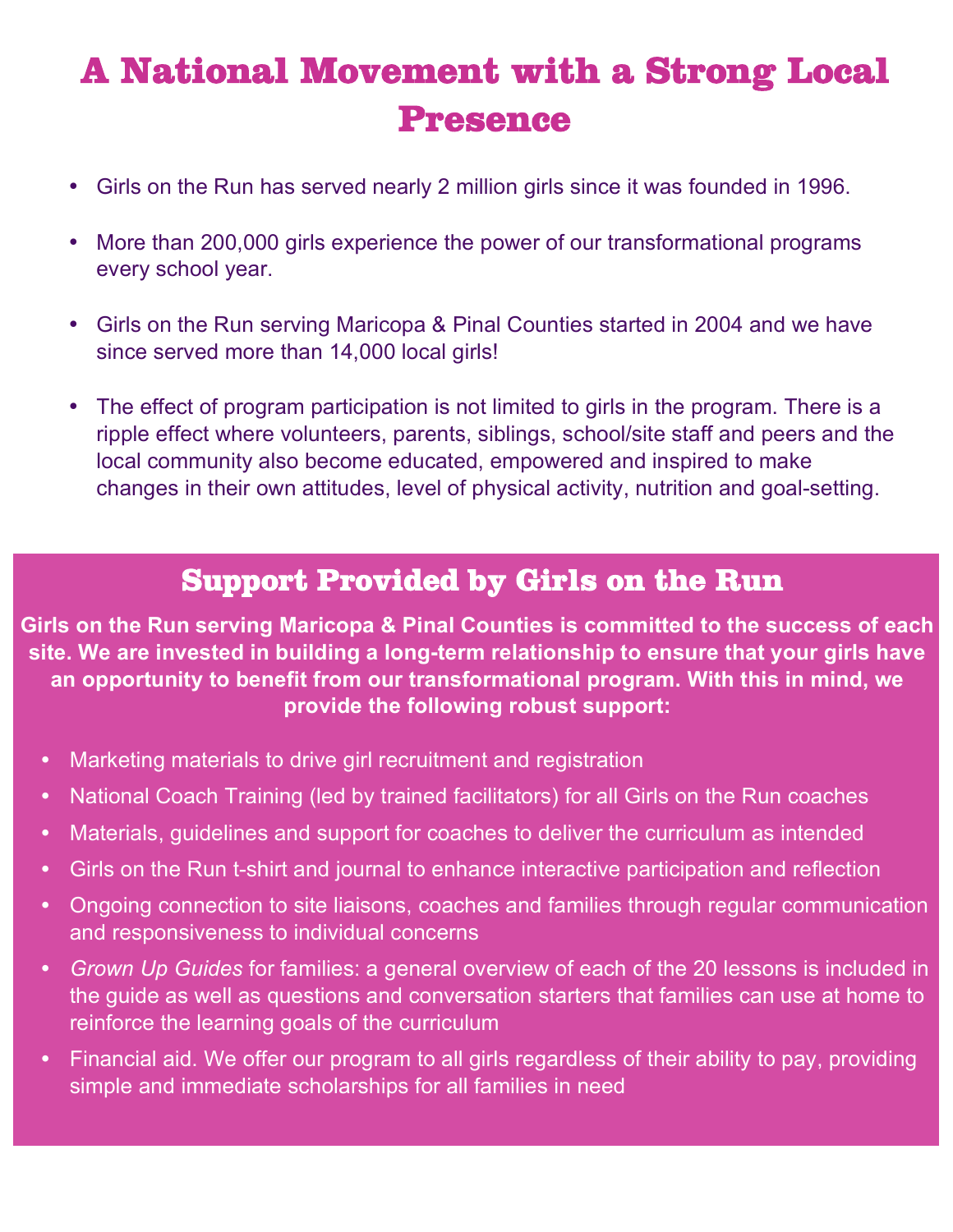# **GIRLS ON THE RUN HOSTING THE PROGRAM AT YOUR SITE**

### **To host a team, sites must:**

- Offer a **safe outdoor place** for running (such as a track, soccer field, backyard or any other accessible open space)
- Provide a **designated accessible indoor space** for Girls on the Run to meet in case of inclement weather (such as a gym, cafeteria, multi-purpose room/classroom or space in a residential home)
- Accommodate a **regular practice schedule** (2 times a week for 90 minutes on non-consecutive days), according to the Girls on the Run program calendar
- Identify a **site liaison**

### **Site Liaison Responsibilities**

- Acts as the main contact at the site for Girls on the Run families/participants and Girls on the Run council staff before and throughout the program season
- Aids in girl recruitment efforts by distributing marketing materials (provided by Girls on the Run) and spreading the word about Girls on the Run throughout the site community
- Offers support to families who need assistance in registering their girl
- Helps identify 2-3 coaches from your site and/or community\*

\*If you cannot secure coaches, we will work with you to identify coaches from our volunteer pool